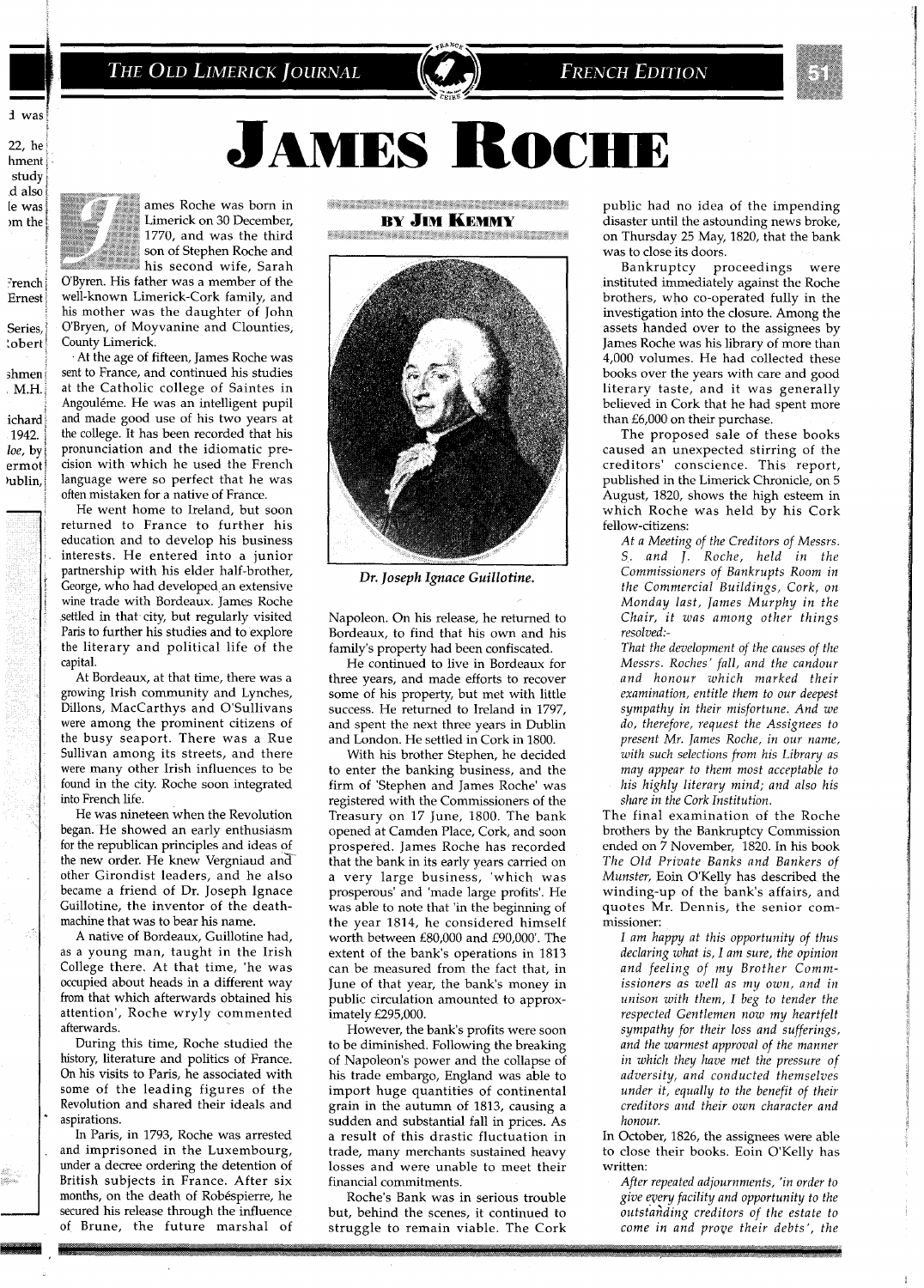



*The invention of Dr. Guillotine.* 

*Commissioners met at the Commercial Buildings, Cork, on 19th October, 1826, 'for the purpose of making a final*  dividend and closing the estate'. It was  $then$  disclosed that the gross proofs *admltted had amounted to £194,238 12s 31/zd It appeared that nearly £40,000 had been proved against the estate slnce the previous dividend had been paid and, after bringlng up the credttors who had thus come in, a final dividend of 1/- in the* £ *(British), making a total*  distribution of 4/- in the Pound to all *creditors, was declared.* 

Thomas and William, two other brothers of James Roche, had opened a bank at Charlotte Quay, Limerick, in 1801 Although they also came under similar pressure, they faired better, and just managed to survive the crisis The bank was one of the four to survive the calamitous year of 1820. It gradually curtailed its business, and was eventually taken over by the Provincial Bank, when it opened its Limerick branch on 1 November, 1825.

James Roche, who had married Anne Moylan of Cork and had two daughters, now found himself penniless for the second time in his life. He went to London to take up another risky profession - that of commercial and parliamentary agent to Cork, Youghal and Limerick. He spent seven years in London, where he was to continue his literary interests. He left London in 1829, and lived in Paris until 1832, when he returned to Cork, where he took up residence in Woburn Place. On the establishment of the National Bank of Ireland in Cork, about three years later, he was appointed as one of its directors, a position he was to retain until his death.

For the next two decades, Roche was to take a leading part in the literary and cultural life of Cork. He was to serve as president of the Cork Library Society and of the Cork School of Design, vicepresident of the Royal Cork Institution, chairman of the Munster Provincial College, as the first president of the Cork Cuvierian Society, which was iounded in October, 1835, and on several other local boards and committees.

Roche's memory had stores of valuable information at its command, and his talent as a linguist was remarkable. It was therefore natural that he should turn his attention to literature, and his critical and miscellaneous essays on various subjects, appeared in *Th e Gentleman's Magazine, The Cork Journal, The Dublin Review* and other periodicals, **FRENCH EDITION** 

under the signature of 'J.R., of Cork'.  $H_6$ prided himself on his erudition, and in a review of a new edition of Gibbon *Decline and Fall of the Roman Empire,* W find him rebuking the author for his slipshod English!

an gen sufj yet hac Ret der eul refi the pai fat  $th$  $w<sup>1</sup>$ in rei fri in  $|a|$ It is valid the r and I in Fr corre Arch that four Nen uncl ask wh rep con aba forc ord 185

> Ire Re

Ber Bid Frd  $So$ W,

Three years before his death, he selected about forty articles, which h carefully revised and, in some instances enlarged, and published them in two volumes, entitled the Critical and *Misellaneous Essays by an Octogenarian* 100 copies of which were printed at Cork for private circulation amongst his friends. He presented copies of the tw volumes to the Literary Institution of Limerick, and wrote these words on the flyleaf of the first volume:

*Presented to the Literary Institution of* Limerick by the author, in respectful *homage to the city, which he has held it an honour and a happiness to own as that of his birth, and, to the ample list of whose citizens entitled to enduring recollection for their devotion to science and literature, he indulges a fond and, he trusts, not too presumptuous hope, may be associated the name of James Roche. Cork, November 23,1850.* 

But Roche was not held in universal hig esteem. Dr. R.R. Madden, in his *Critica Miscellaneous Lives of the United Irishmen,*  London, 1860, has written:

*The octogenarian author of 'Critical and Miscellaneous Essays' in many passages in his work panegyrizes Lord Chancellor Clare. The Octogenarian had a hankering after lords, and especially any with whom he had ever scrape an acquaintance. He had a greati respect moreover for prosperous people;,* 

RINDI DINASI DI TALIFINI **FRIDAY, BANK HOLIDAY.** ,<br>AM110 topay Value received A. MERICK e<sup>s ab</sup>z.<br>Tenguno acadaa 21.1832.22.22.2<br>64° Shemas Roche & William Reche  $\text{Ent}^{\text{d}}$ TIII JAASAAAAAAAAAAAAAAAAAAAAAAAAA Banknote of Roches' Limerick Bank.